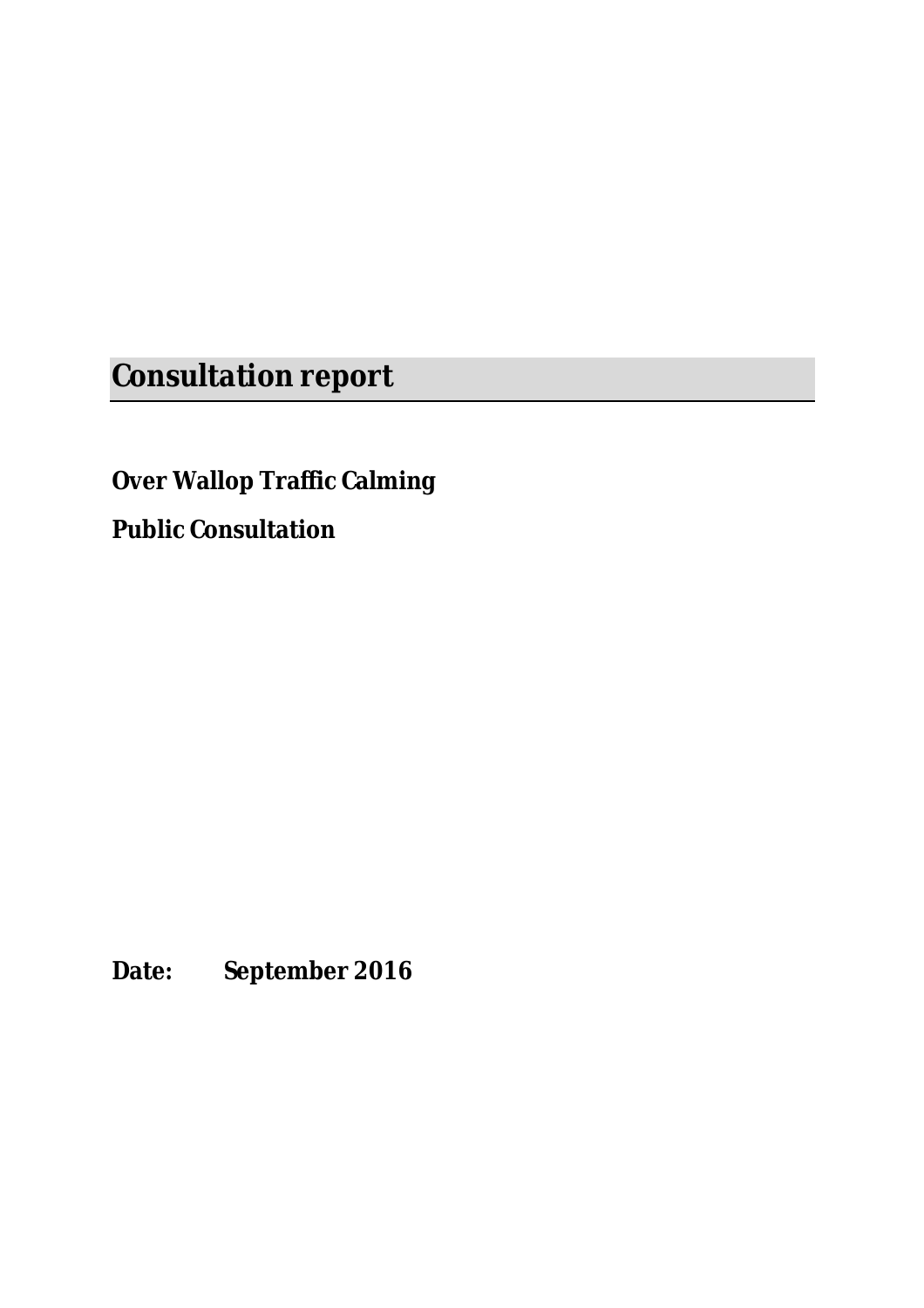# **Contents**

| If the budget allows for further measures beyond the traffic claming required, would you support<br>widening the extent of the traffic calming scheme further north, beyond Salisbury Lane? 4 |  |
|-----------------------------------------------------------------------------------------------------------------------------------------------------------------------------------------------|--|
|                                                                                                                                                                                               |  |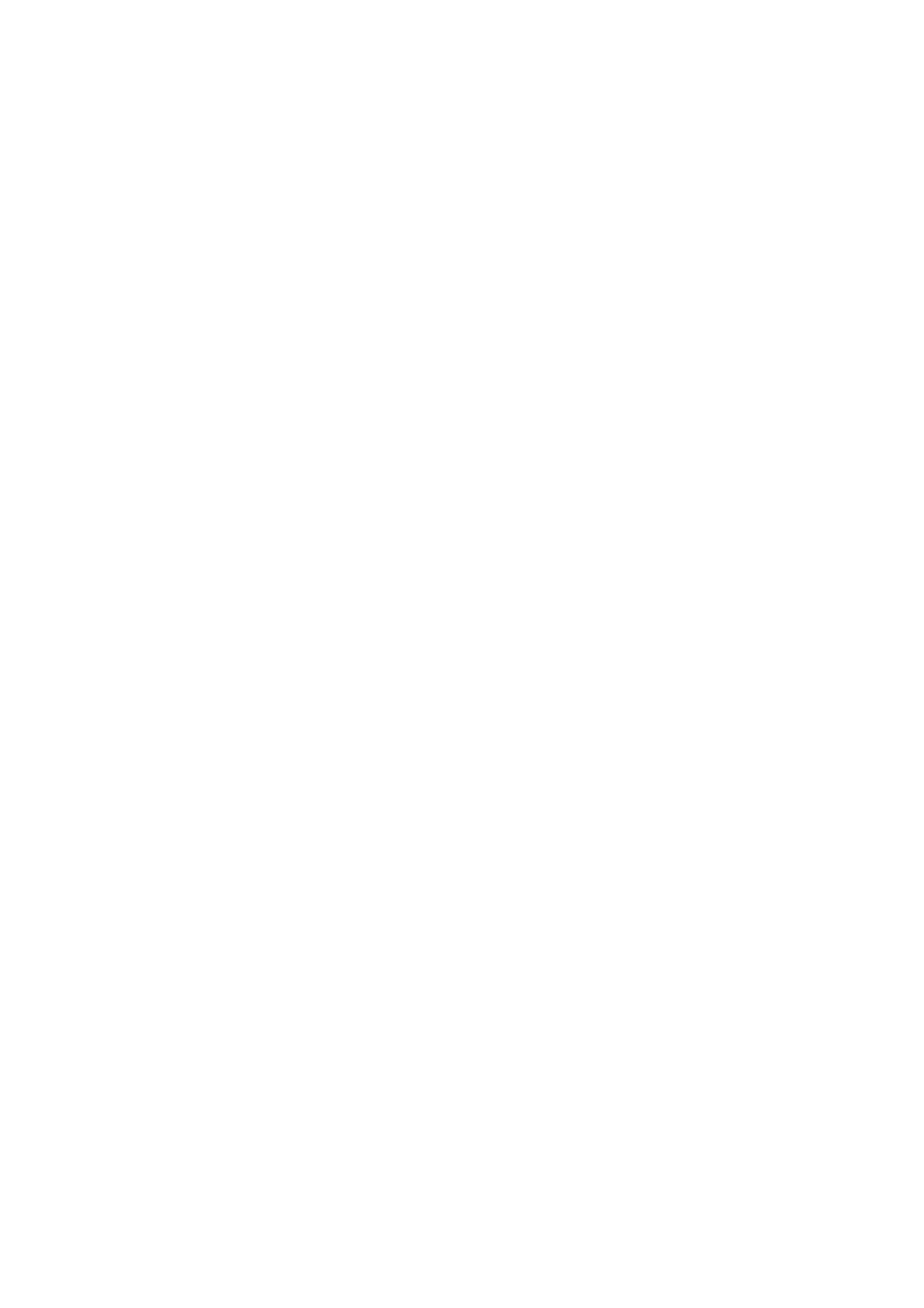## **1.0 Introduction**

Hampshire County Council (HCC), with the support of Test Valley Borough Council, has been looking at possible solutions to reported issues associated with the speed and volume of traffic using Over Wallop to access Grateley Railway Station and beyond.

A study was therefore commissioned by Hampshire County Council to look at the feasibility or providing a range of options to traffic calm the village. The study recommended two options for the type of traffic calming measures along Station Road, concentrated south of Salisbury Lane, to help slow vehicle speeds.

The study also recommended closing Salisbury Lane, to prevent drivers from migrating to this lane to circumnavigate the proposed traffic calming measures on Station Road.

The public consultation started on Monday 4 July 2016 and ended at midnight on Friday 12 August 2016. The exhibition material was available online via the HCC website and hard copies of the plans were available on request from the County Council offices in Winchester.

A public exhibition was held in Over Wallop, where local people were able to view the plans and discuss the scheme with staff from Hampshire County Council. The public exhibition was held on 4<sup>th</sup> July 2016 and held at The Wallops Village Hall

Residents were asked to fill in a short questionnaire to provide their views on the proposals. This could be done in paper copy at the exhibition venue, online on the County Council website, or via the post using a freepost envelope. (The information is still available to view on the scheme website.)

This report has been written with the aim of presenting the results of this questionnaire and categorising the qualitative data (written responses) into categories to present common themes on the concerns raised within the questionnaires.

### **2.0 Summary of Results**

Overall, a total of 164 responses were received by Hampshire County Council's Strategic Transport team. Of these, 145 responses were paper questionnaires and 19 responses were completed online via the scheme's web-site. A number of questionnaires was completed by one person but had an additional person's details, where this is the case, the questionnaire is deemed to be completed by two individuals.

The responses to the questionnaires show majority support for both elements of the scheme and the objectives. The responses received on line may have been completed by respondents unable to attend the exhibitions, therefore missing out on the opportunity to discuss their concerns with the Hampshire County Council representatives.

Please note that not all respondents provided additional comments. All comments received were recorded.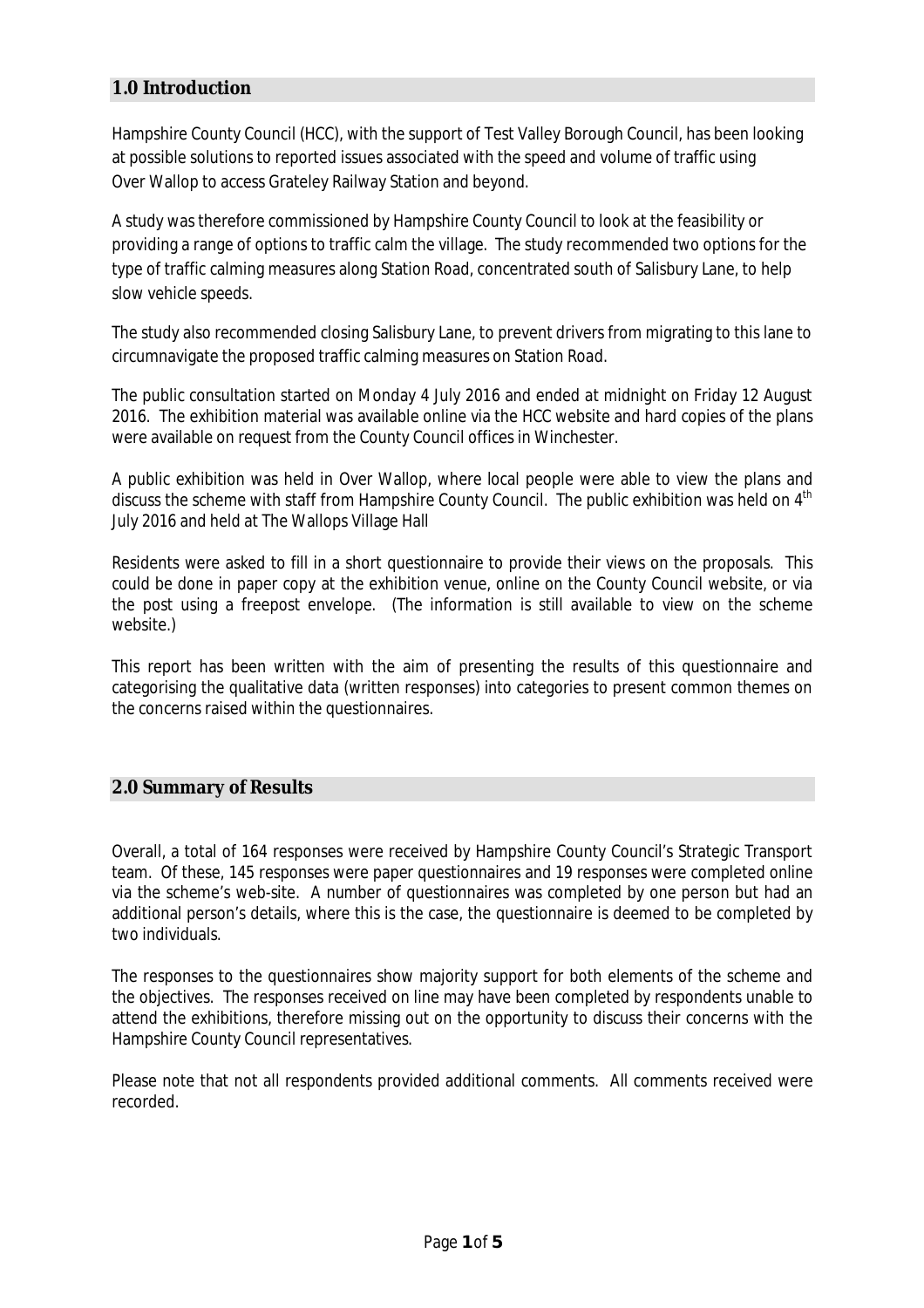## **3.0 Analysis of Questionnaire Responses**

Those who attended the public consultation were asked to complete a questionnaire as were those members of the public that looked at the scheme website. It contained a series of questions with an option to comment, to gauge the level of support for the scheme proposals and to provide an opportunity for the public and other stakeholders to raise any concerns and identify areas for further consideration.



**Please let us know in what capacity you are responding to this consultation?**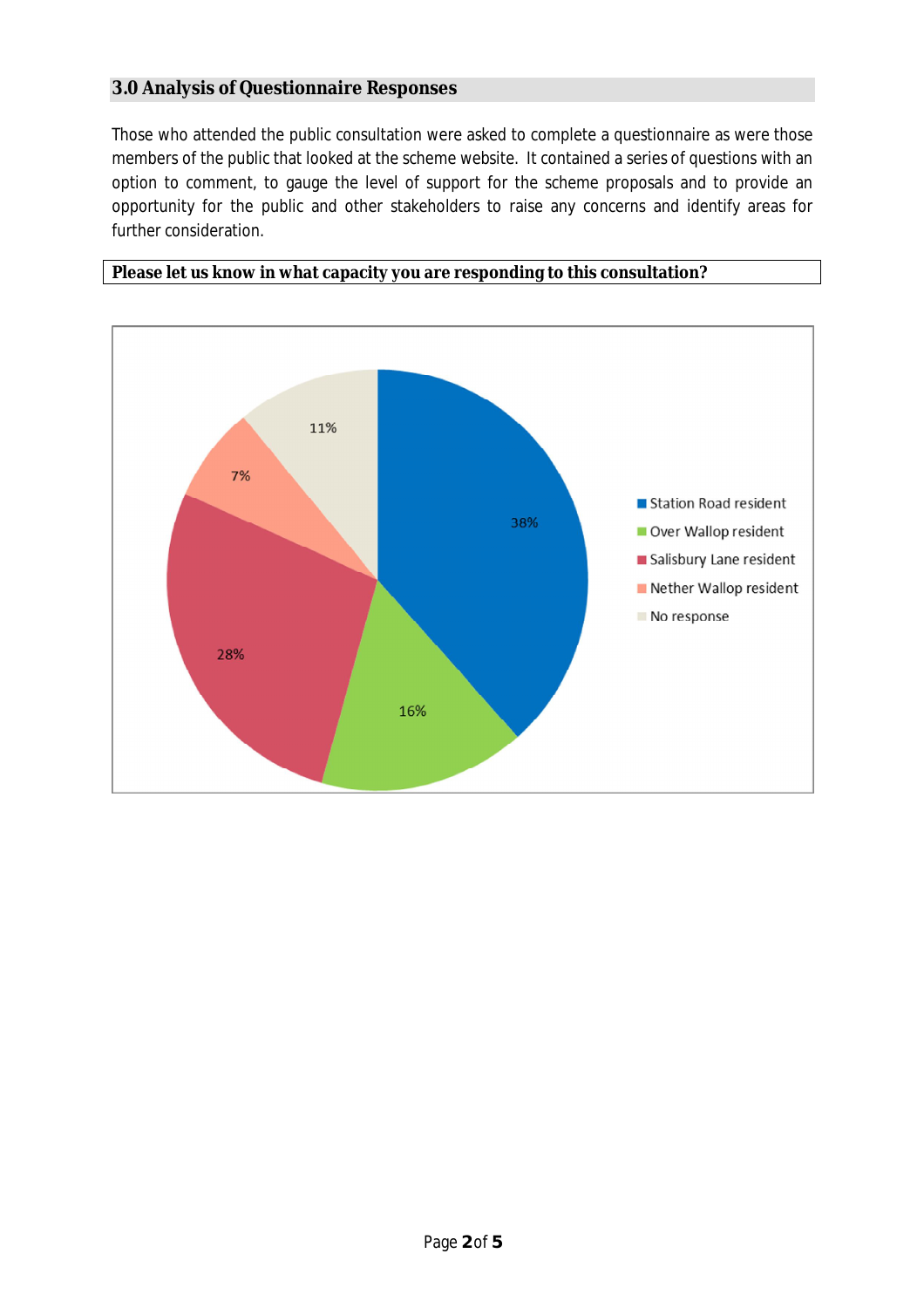## **Do you support the proposed traffic calming scheme?**



From the responses received, the majority of people support the proposed traffic calming scheme.

## **Do you support the proposed closure of Salisbury Lane?**

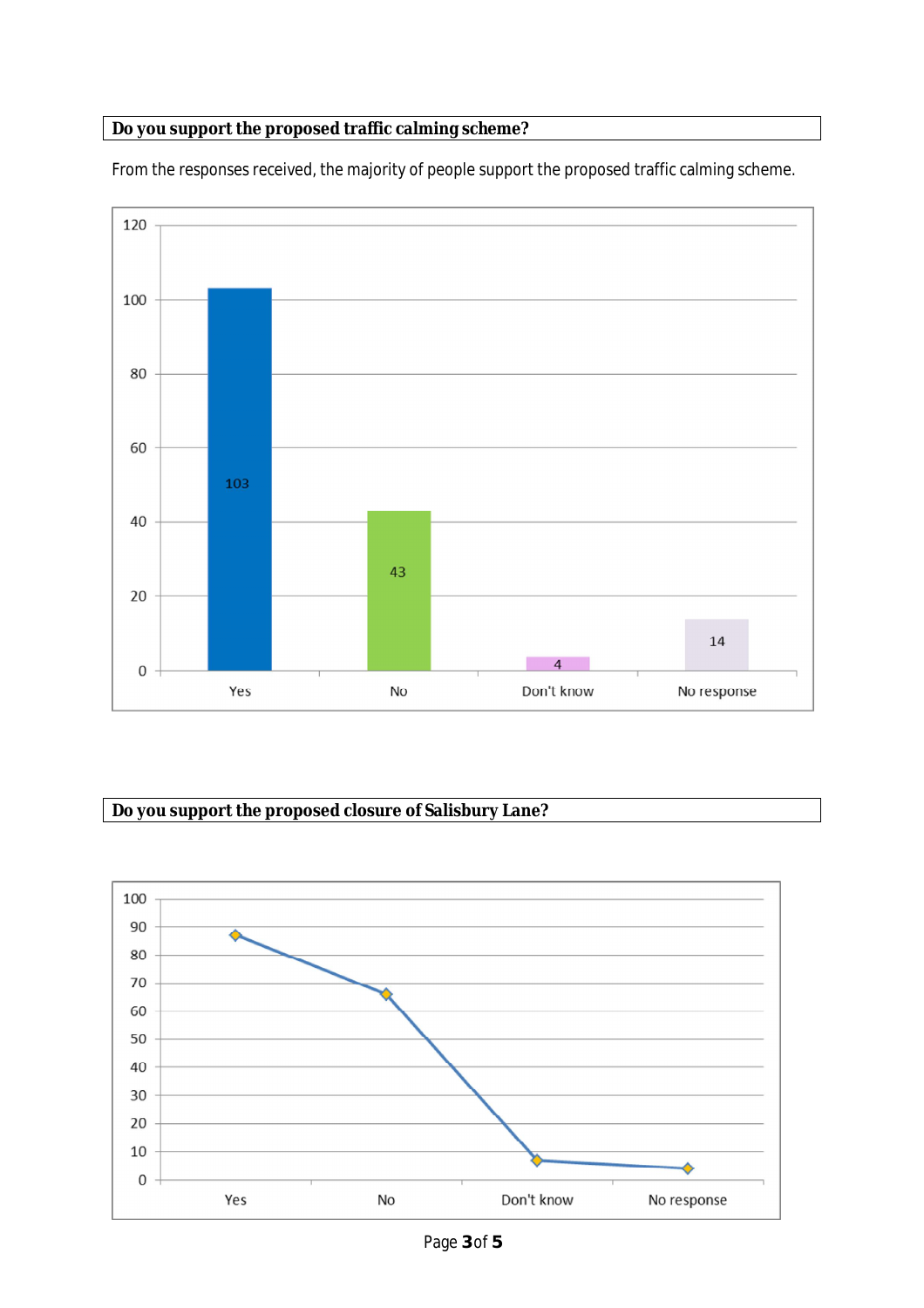## **Which method of traffic calming would you prefer for Over Wallop?**



Following on from the consultation 68% preferred Chicanes & Build Outs for traffic calming measures.

**If the budget allows for further measures beyond the traffic calming required, would you support widening the extent of the traffic calming scheme further north, beyond Salisbury Lane?**

129 respondents agreed for further traffic calming further north, beyond Salisbury Lane.